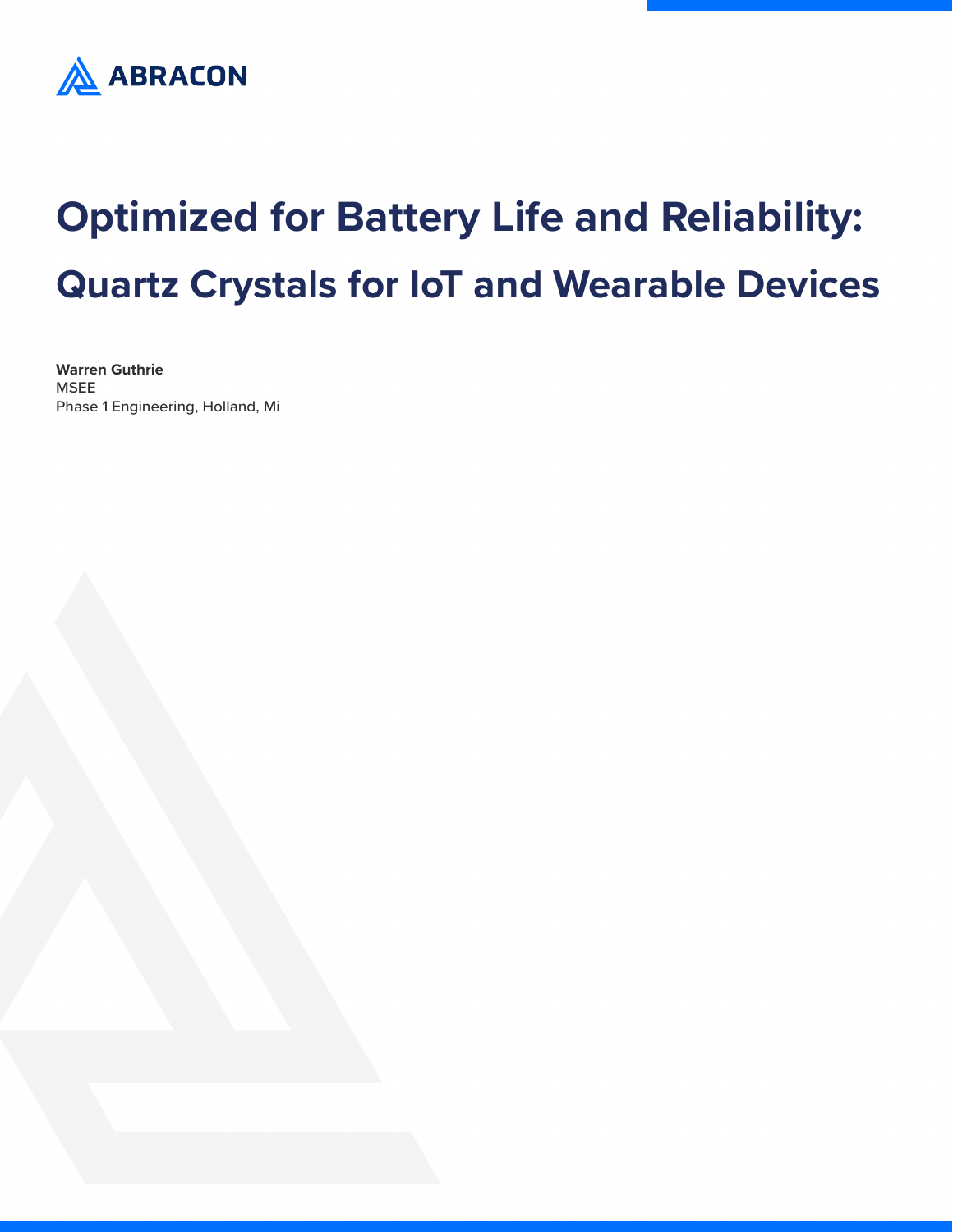**ABRACON** 

This application note discusses how to reduce oscillator power consumption while achieving optimal oscillation margin using quartz crystals designed to mate with energy-saving low power System-On-Chips (SoC). Published measurements demonstrate key principles essential for the design of a reliable, low power oscillator.

# **The Need for Low Current, Reliable Crystal Oscillators**

The demand for battery-operated, long-life wireless devices is increasing. Increasing demand is driven by affordable, power-efficient processors and radios. Developers commonly apply super low power SoC radio or processors to support small devices with multi-year battery life. Often, the battery is the dominant factor in a product's cost and size. Battery size is dominated by the standby current and standby current is dominated by the low-frequency clock oscillator.

It is an industry known fact that very low power oscillators can exhibit start up problems related to inadequate gain and high crystal load. To avoid start up problems while conserving power, developers need to make well-informed design decisions on the factors that determine standby current and oscillator reliability. In other words, the oscillator needs to both draw low current and reliably start up over the range of production variations and temperatures.

Due to the importance of the clock's power efficiency, SoCs employ a variety of clock management methods. This application note examines the two most common clock management methods, automatic gain control (AGC) and selectable gain. Understanding how these two methods interact with the crystal characteristics will support a well-informed crystal selection and associated processor/MCU settings.

# **Background: Oscillator Fundamentals**

### **Figure 1- Pierce Oscillator Block Diagram**



Figure 1 shows the Pierce oscillator configuration used in most SoCs. The oscillator loop consists of an inverting amplifier and feedback resistor (internal to the chip) plus a precision phase shift circuit consisting of a crystal (X) and load capacitors (C<sub>1</sub> and C<sub>2</sub>). When the output of the amplifier is fed back to the input, it produces negative resistance and can oscillate under the right conditions.

#### **Figure 2 – Negative Resistance Oscillator Model**



Resonator (X and C $_{\shortparallel}$ )

For further insight, Figure 2 illustrates the oscillator as the combination of negative resistance (R<sub>n</sub>), circuit reactance (X<sub>c</sub>), resonator reactance (XR) and resonator resistance  $(R_p)$ . The circuit will oscillate if  $R_{\scriptscriptstyle\rm R}$   $>$ R<sub>R</sub> at the frequency where X<sub>c</sub>=-X<sub>R</sub>.

Figure 3 illustrates an oscillator with emphasis on the crystal equivalent circuit.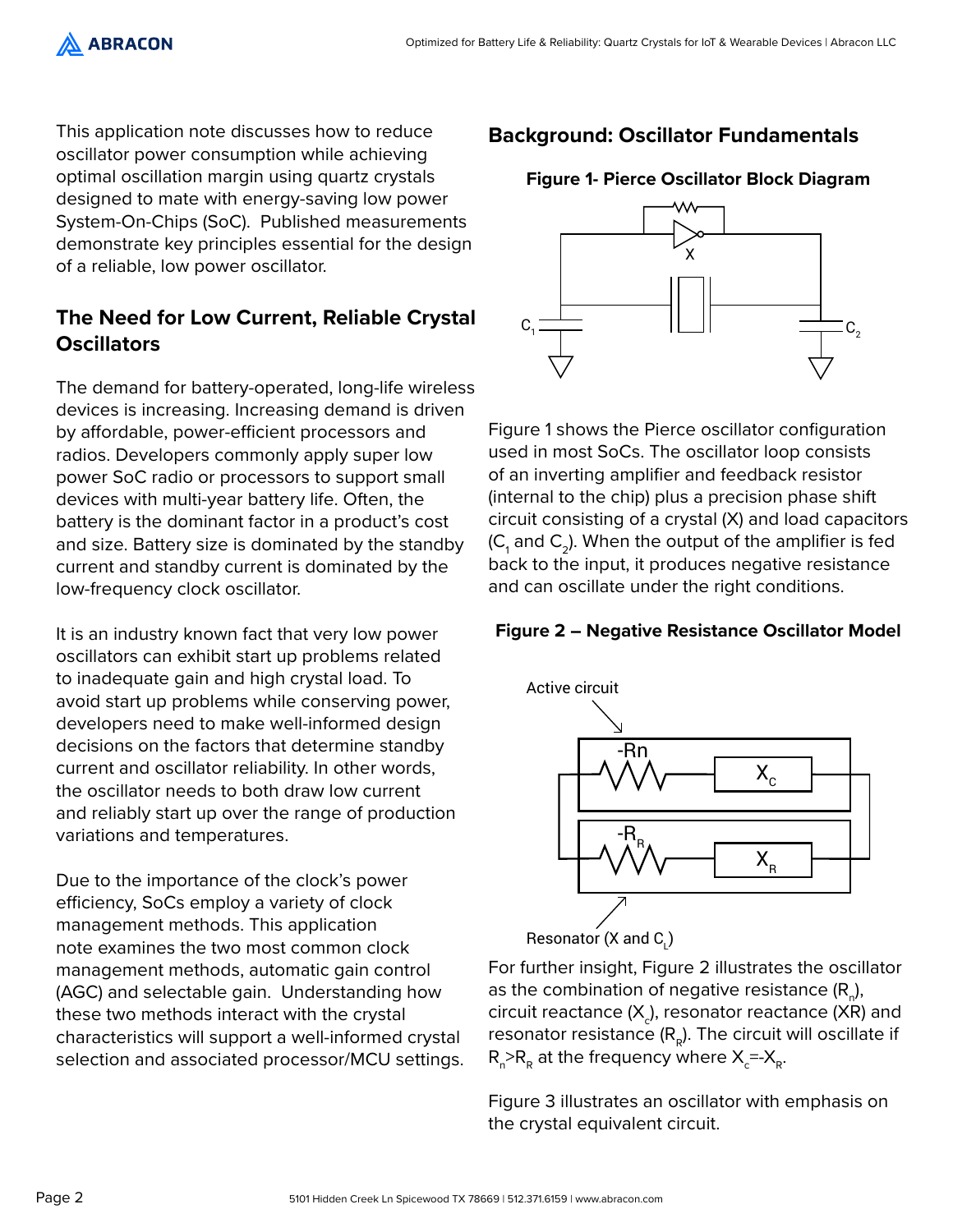

**Figure 3 – Oscillator Loop with Expanded Crystal** 

- $R_m$  is the crystal motional resistance  $C_{o}$  is the crystal package parasitic capacitance  $C_1$  and  $C_2$  are the crystal load/plating capacitors (collectively representing  $\mathsf{C}_{\!\scriptscriptstyle L}^{}$ )  $L_m$  is the crystal motional inductance
- $C_m$  is the crystal motional capacitance

# **Oscillation Allowance – Predicting Reliable Start up**

Oscillation Allowance (OA), also referred to as closed-loop gain margin  $(G_M)$ , is a term used to characterize the reliability of an oscillator with a figure of merit that describes how tolerant the oscillator is to added losses. It is well established that an OA of less than 5 is unacceptable and that low OA can result in production yield and temperature-related start up problems. Desirable and robust OA is greater than 20 to account for board strays of the end-solution and part-to-part and loT-to-loT variations at both the crystal level, as well as the SoC.



 $L_m$  C<sub>m</sub>

 $R_{m}$ 

Figure 4 illustrates the practical measurement of OA and provides insight into the usefulness of the term "OA." Here, the oscillation loop includes an added resistor,  $\mathsf{R}_{_{\mathrm{a}}}$ . OA is measured by increasing  $\mathsf{R}_{_{\mathrm{a}}}$ until the oscillator will no longer start up. Then OA is calculated as:

## **Oscillation Allowance =**

 $OA=R_{n}/R_{e}$  $\mathsf{R}_{_\mathsf{N}}$  is the negative resistance  $R_{\rm n}$ = $R_{\rm e}$ + $R_{\rm a}$  $\mathsf{R}_{_\mathrm{e}}$  is the equivalent series resistance (generally referred to as ESR) ESR = Equivalent Series Resistance  $(R_e) = R_m \times (1 + C_o/C_l)^2$ 

OA has significant dependence on the quartz crystal parameters and decreases as  $R_m$  and  $\mathsf{C}_\mathsf{L}$  increase. This dependency is substantially increased for very low power oscillators where the oscillation amplitude is relatively small. Measuring OA is frequently overlooked in the development process, which can lead to yield problems later.

# **Power Usage Factors**

Modern SOCs are designed with particular attention to achieving low current in the oscillator circuits. They use AGC or selectable gain settings to set the amplitude of the oscillation as low as possible while maintaining a reliable oscillator (high OA). It is fair to say that the circuit efficiency is well-optimized. However, power losses due to the crystal itself are usually overlooked. This factor can be significant. Referring to Figure 3, the motional resistance,  $R_{m}$ , causes power dissipation as the current cycles through the resistor. The current increases when  $\mathsf{C}_\mathsf{L}$  is larger. So, lowest power usage occurs when  $\mathsf{R}_{_{\mathsf{m}}}$  and  $\mathsf{C}_{_{\mathsf{L}}}$  are simultaneously lowered.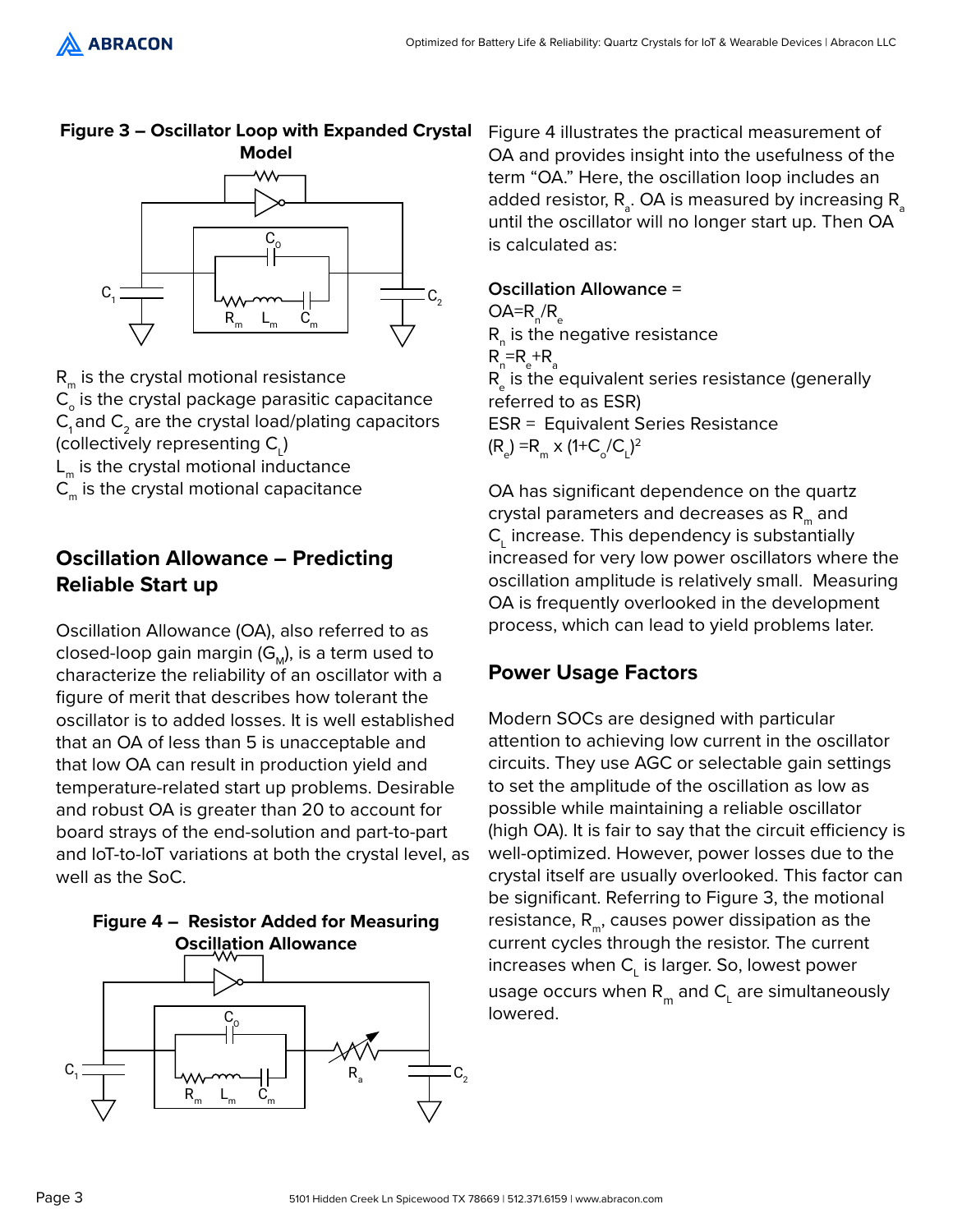

## **Example Crystals**

To demonstrate the advantages of Abracon's industry-leading low C<sub>L</sub>crystals, six 32.768kHz devices were selected for comparative analysis in both an AGC-based and gain-settable oscillator realized in two different SoCs. Table 1 summarizes the crystal characteristics. It should be noted that all crystal manufacturers provide calculated ESR rather than  $R_m$  value.

Further, the interdependency of OV  $(G_{M})$  to the crystal's motional parameters is outlined as follows:

| $OA(G_{M})$ |            | qт<br>(1)                                                          |
|-------------|------------|--------------------------------------------------------------------|
|             |            | $4xESRx(2\pi F)^2x(Co+CL)^2$                                       |
| Where;      | qm         | Oscillator Amplifier's Transconductance value<br>$=$ $-$           |
|             | <b>ESR</b> | = Equivalent Series Resistance $[ESR = R_{m}x(1+C_{n}/C_{n})^{2}]$ |
|             | F          | = Frequency of resonance                                           |
|             | CО         | = crystal package parasitic capacitance                            |
|             | СL         | crystal load/plating capacitance                                   |

As is evident from equation (1),  $C_{L}$  is generally larger than C0 and has profound impact on OA. Additionally, ESR value greatly influences sustainability of oscillations. To achieve superior OA, the goal is to simultaneously reduce all three motional parameters (C0, CL and ESR).

**Table 1 –32.768 kHz Crystals Selected for Evaluation**

| <b>XTAL</b>      | <b>Part Number</b>     | Package     | $C_{\rm i}$ | $C_{0}$ | <b>ESR</b> |
|------------------|------------------------|-------------|-------------|---------|------------|
|                  |                        | mm          | рF          | рF      | <b>KQ</b>  |
| A1               | ABS07W-32.768KHZ-D-1-T | 3.2x1.5x0.9 | 3           | 12      | 37.5       |
| A2               | ABS06W-32.768KHZ-D-2-T | 2.0x1.2x0.6 | 3           | 0.9     | 61.6       |
| M <sub>2</sub> a | Manufacturer #2        | 3.2x1.2x0.6 | 6           | 1.0     | 48.5       |
| M <sub>2</sub> b | Manufacturer #2        | 2.0x1.2x0.6 | 6           | 1.3     | 59.5       |
| M <sub>3</sub> a | Manufacturer #3        | 2.0x1.3x0.6 | 4           | 1.3     | 62.6       |
| M <sub>3</sub> b | Manufacturer #3        | 3.2x1.5x0.9 | 6           | 1.1     | 31.3       |

Oscillation Allowance (OA) and current requirements are evaluated in the following sections.

# **Gain-Selectable Oscillator**

Figure 5 illustrates a gain-selectable oscillator. Here, the gain is selected in software by setting the amplifier bias current to one of four levels.

#### **Figure 5 – Gain Selectable Oscillator Based on Bias Adjustment**



Figure 6 shows a picture of the STM320F discovery evaluation board used in the gain-settable tests. Figure 7 shows a typical start up transient.



#### **Figure 6 – Evaluation Board for the Gain-Settable Tests**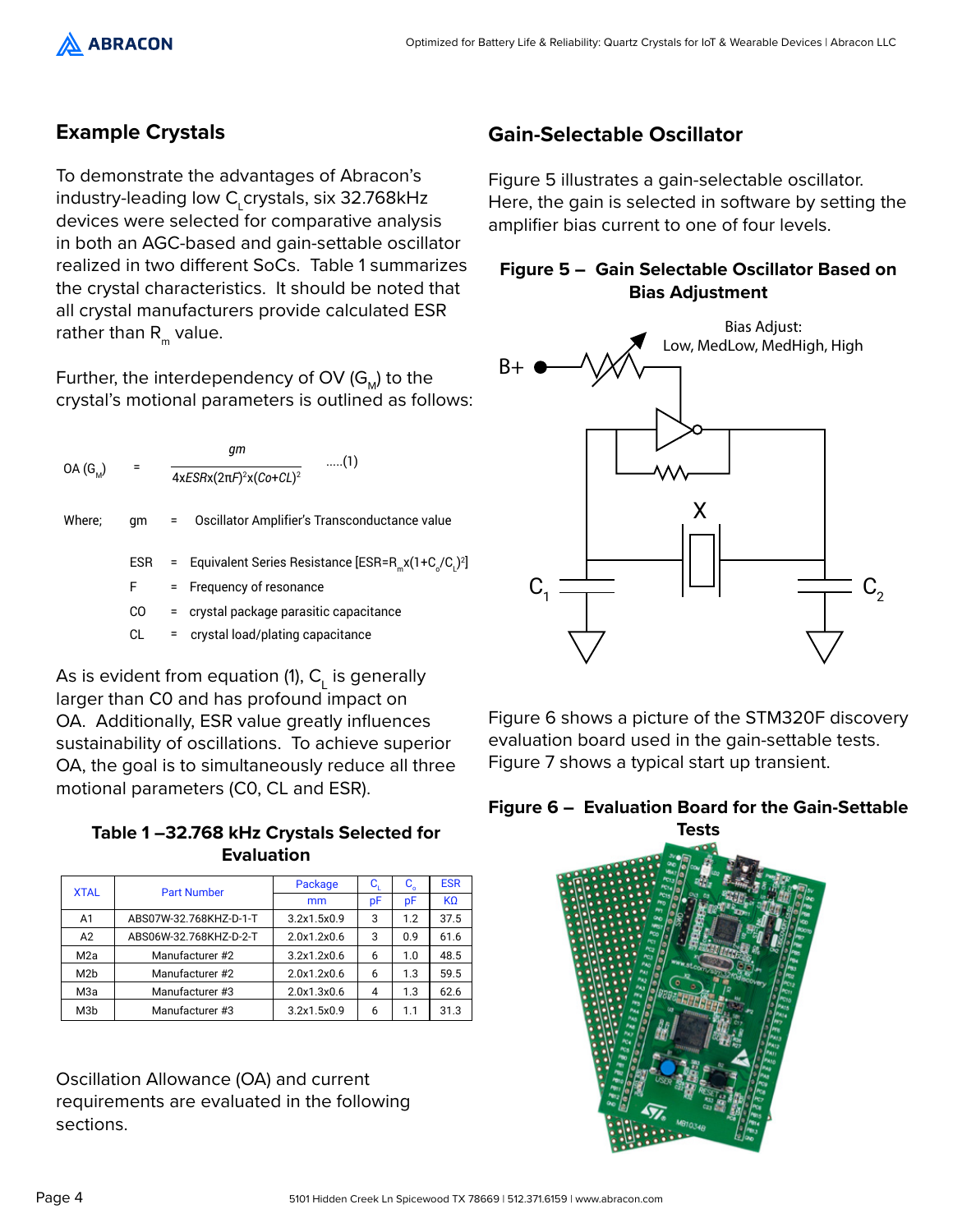

This SoC includes a "clock ready" signal (green trace) that is used to measure start up time, summarized in Table 2.



#### **Figure 7 – Gain Selectable Oscillator Start up**

#### **Table 2 – Start up time for 32.768kHz crystals in the gain-settable circuit**

|                  |                        | Package     | C, | $\mathbf{C}_\alpha$ | <b>ESR</b> | <b>Start-up Time</b> |
|------------------|------------------------|-------------|----|---------------------|------------|----------------------|
| <b>XTAL</b>      | <b>Part Number</b>     | mm          | рF | pF                  | KΩ         | ms                   |
| A1               | ABS07W-32.768KHZ-D-1-T | 3.2x1.5x0.9 | 3  | 1.2                 | 37.5       | 172                  |
| A2               | ABS06W-32.768KHZ-D-2-T | 2.0x1.2x0.6 | 3  | 0.9                 | 61.6       | 156                  |
| M <sub>2</sub> a | Manufacturer #2        | 3.2x1.2x0.6 | 6  | 1.0                 | 48.5       | 186                  |
| M <sub>2</sub> b | Manufacturer #2        | 2.0x1.2x0.6 | 6  | 1.3                 | 59.5       | 151                  |
| МЗа              | Manufacturer #3        | 2.0x1.3x0.6 | 4  | 1.3                 | 62.6       | 143                  |
| M <sub>3</sub> b | Manufacturer #3        | 3.2x1.5x0.9 | 6  | 1.1                 | 31.3       | 192                  |

Table 2 illustrates that the start up time is fairly consistent across all crystals.

#### **Table 3 – Oscillation Allowance and Oscillator Current for the Gain-Selectable Circuits at 32.768 kHz**

| <b>XTAL</b>      | <b>Part Number</b>     | Package     | C, | <b>OA</b> | <b>Crystal Drive</b><br><b>Current</b> |
|------------------|------------------------|-------------|----|-----------|----------------------------------------|
|                  |                        | mm          | pF |           | nA                                     |
| A <sub>1</sub>   | ABS07W-32.768KHZ-D-1-T | 3.2x1.5x0.9 | 3  | 78        | 458                                    |
| A2               | ABS06W-32.768KHZ-D-2-T | 2.0x1.2x0.6 | 3  | 52        | 499                                    |
| M <sub>2</sub> a | Manufacturer #2        | 3.2x1.2x0.6 | 6  | 24        | 508                                    |
| M <sub>2</sub> b | Manufacturer #2        | 2.0x1.2x0.6 | 6  | 6.5       | 457                                    |
| M <sub>3</sub> a | Manufacturer #3        | 2.0x1.3x0.6 | 4  | 19        | 485                                    |
| M <sub>3</sub> b | Manufacturer #3        | 3.2x1.5x0.9 | 6  | 15        | 496                                    |

The data shows that the oscillators based on Abracon's low CL design are the most reliable. Crystal M2b has an OA of only 6.5, which is marginal. Manufacture #3's crystals also display less than desirable OA and should be evaluated over temperature as well as over part-to-part variations.

Setting the gain higher can improve OA, but it requires more current. Table 4 shows the effect of adjusting the gain for the low OA crystal "M2b." As evident, gain setting affects both OA and the consumed current. Gain selection should be based on the measurement of both factors, especially for battery-operated designs.

#### **Table 4 – The Effect of Gain Settings on Oscillation Allowance and Oscillator Current for the Low OA 32.768 kHz Crystal**

| <b>XTAL</b>      | <b>Part Number</b> | <b>Gain Setting</b> | <b>OA</b> | <b>Crystal Drive</b><br><b>Current</b><br>nA |
|------------------|--------------------|---------------------|-----------|----------------------------------------------|
| M <sub>2</sub> b | Manufacturer #2    | Low                 | 6.5       | 457                                          |
| M <sub>2</sub> b | Manufacturer #2    | Medium Low          | 13        | 637                                          |
| M <sub>2</sub> b | Manufacturer #2    | Medium High         | 22        | 679                                          |
| M <sub>2</sub> b | Manufacturer #2    | Hiah                | 23        | 757                                          |

The data shows that sufficient oscillation allowance can be achieved with the expense of about 40% more current, but the oscillator is still not as robust as it is with the low  $\mathsf{C}_\mathsf{L}$  Abracon crystals.

# **Abracon Crystals at High Temperature**

Further investigation using Abracon crystals at the evaluated temperature (85°C) in the gain-settable circuit with gain set to "Low". It was anticipated that this would be the worst case. The results in Table 5 show somewhat increased OA, with robust sustained oscillations at minimal consumed current.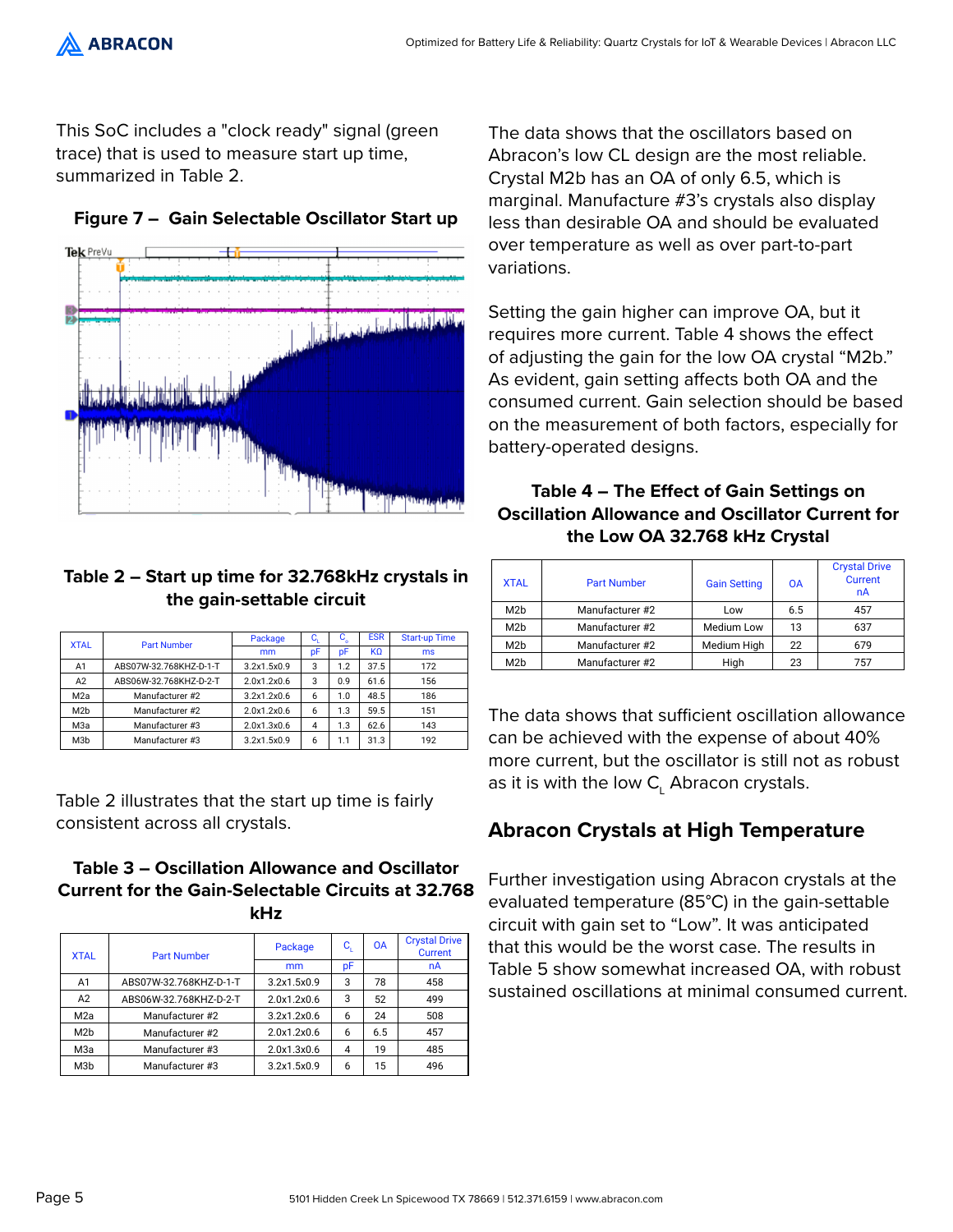

# **Table 5 – OA for Abracon 32.768 kHz Crystals at 85°C**

| <b>XTAL</b> | <b>Part Number</b>     | Package     | C, | 0A | <b>Crystal Drive</b><br><b>Current</b> |
|-------------|------------------------|-------------|----|----|----------------------------------------|
|             |                        | mm          | pF |    | nA                                     |
| A1          | ABS07W-32.768KHZ-D-1-T | 3.2x1.5x0.9 | 3  | 80 | 199                                    |
| A2          | ABS06W-32.768KHZ-D-2-T | 2.0x1.2x0.6 | 3  | 96 | 228                                    |

# **AGC-Based Oscillator – OA and current requirements**

Figure 8 illustrates an AGC-based low power oscillator. Here, the amplitude of the oscillation is held constant by adjusting the gain of the amplifier.





Figure 9 shows the custom circuit board with Nordic N52810 Bluetooth chip used in the AGCbased oscillator tests.

#### **Figure 9 – Circuit Board Used in AGC-Based Oscillator**



The AGC-based oscillator adjusts the bias of the amplifier according to the oscillation amplitude. As such, it can be expected that lower-loss crystals (lower  $\mathsf{C}_\mathsf{L}$  and ESR) will require less current and also have higher OA. The data in Table 6 substantiates this assumption.

#### **Table 6 – Oscillation Allowance with AGC Engaged**

| <b>XTAL</b> | <b>Part Number</b>     | Package     | C, | OA  |
|-------------|------------------------|-------------|----|-----|
|             |                        | mm          | pF |     |
| A1          | ABS07W-32.768KHZ-D-1-T | 3.2x1.5x0.9 | 3  | 121 |
| A2          | ABS06W-32.768KHZ-D-2-T | 2.0x1.2x0.6 | 3  | 67  |

A typical AGC transient is shown in Figure 10. This example is for a 32.768 kHz oscillator. Notice that envelope is held constant after the start up transient.



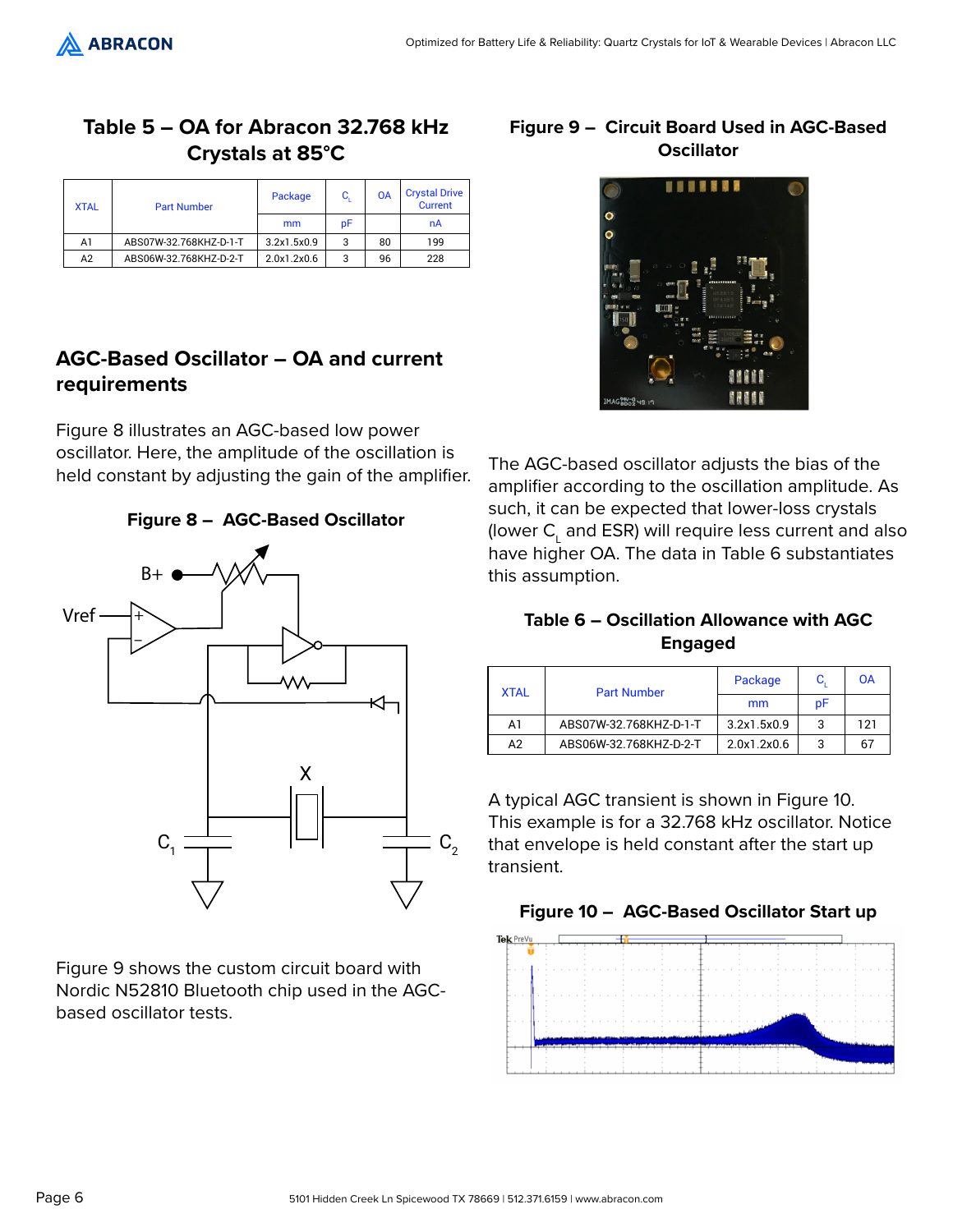The chip also includes a "clock ready" signal that is used to measure start up time, summarized in Table 7.

#### **Table 7 – Start up time for 33.768kHz crystals in the gain-settable circuit**

| <b>XTAL</b>      | <b>Part Number</b>     | Package     | c, | $C_{\alpha}$ | <b>ESR</b>     | <b>Start-up Time</b> |
|------------------|------------------------|-------------|----|--------------|----------------|----------------------|
|                  |                        | mm          | рF | pF           | k <sub>0</sub> | ms                   |
| A1               | ABS07W-32.768KHZ-D-1-T | 3.2x1.5x0.9 | 3  | 1.2          | 37.5           | 313.8                |
| A2               | ABS06W-32.768KHZ-D-2-T | 2.0x1.2x0.6 | 3  | 0.9          | 61.6           | 335.7                |
| M <sub>2</sub> a | Manufacturer #2        | 3.2x1.2x0.6 | 6  | 1.0          | 48.5           | 356.7                |
| M <sub>2</sub> b | Manufacturer #2        | 2.0x1.2x0.6 | 6  | 1.3          | 59.5           | 317.2                |
| МЗа              | Manufacturer #3        | 2.0x1.3x0.6 | 4  | 1.3          | 62.6           | 303.3                |
| M <sub>3</sub> b | Manufacturer #3        | 3.2x1.5x0.9 | 6  | 1.1          | 31.3           | 376.2                |

Table 7 illustrates that the measured start up time is fairly consistent when assessed using the clockready signal.

One might anticipate that a constant amplitude results in constant consumed power. However, as is evident from Table 8, consumed power actually increases as ESR and  $\mathsf{C}_\mathsf{L}$  increase. In addition, OA decreases as ESR and  $\mathsf{C}_\mathsf{L}$  increase. So the net effect is increased consumed power with decreased OA when non-optimal quartz crystals are used with AGC-based SoCs.

#### **Table 8 – Oscillation Allowance and Oscillator Current for the AGC-Based Circuits at 32.768 kHz**

| <b>XTAL</b>      | <b>Part Number</b>     | Package     | c, | <b>OA</b> | <b>Crystal Drive</b><br>Current |
|------------------|------------------------|-------------|----|-----------|---------------------------------|
|                  |                        | mm          | рF |           | nA                              |
| A1               | ABS07W-32.768KHZ-D-1-T | 3.2x1.5x0.9 | 3  | 80        | 199                             |
| A2               | ABS06W-32.768KHZ-D-2-T | 2.0x1.2x0.6 | 3  | 96        | 228                             |
| M <sub>2</sub> a | Manufacturer #2        | 3.2x1.2x0.6 | 6  | 28        | 268                             |
| M <sub>2</sub> b | Manufacturer #2        | 2.0x1.2x0.6 | 6  | 18        | 267                             |
| МЗа              | Manufacturer #3        | 2.0x1.3x0.6 | 4  | 33        | 251                             |
| M <sub>3</sub> b | Manufacturer #3        | 3.2x1.5x0.9 | 6  | 44        | 241                             |

Table 8 clearly outlines the significant advantage that Abracon's low C<sub>L</sub>, ESR optimized crystals have in designs employing AGC-based SoCs.

# **Higher Frequency Crystals: 32 MHz**

Higher frequency quartz crystals were also evaluated on the evaluation board used in this study. Both test circuits include a separate high frequency oscillator in addition to the 32.768 kHz oscillator. The high frequency oscillators use the same clock management as the low frequency (gain selection and AGC). OA, current drain and start up were evaluated using the five 32.00MHz crystals listed in Table 9.

|  |  |  |  | Table 9 – 32 MHz Crystals |
|--|--|--|--|---------------------------|
|--|--|--|--|---------------------------|

| <b>XTAL</b>      | <b>Part Number</b>         | Package     | $C_{\rm i}$ | $\mathbf{C}_\mathrm{o}$ | <b>ESR</b> |
|------------------|----------------------------|-------------|-------------|-------------------------|------------|
|                  |                            | mm          | рF          | pF                      |            |
| A <sub>3</sub>   | ABM11W-32.0000MHZ-4-D1X-T3 | 2.0x1.6x0.5 | 4           | 0.8                     | 30.79      |
| A4               | ABM11W-32.0000MHZ-4-D1X-T3 | 1.6x1.2x0.4 | 4           | 0.5                     | 28.66      |
| M <sub>2c</sub>  | Manufacturer #2            | 1.6x1.2x0.4 | 8           | 0.5                     | 25.13      |
| M2d              | Manufacturer #2            | 2.0x1.6x0.5 | 8           | 0.4                     | 28.31      |
|                  |                            | 5           |             |                         |            |
| M <sub>3</sub> c | Manufacturer #3            | 2.0x1.5x0.5 | 8           | 0.7                     | 27.39      |

Table 10 shows the OA, consumed current and start up time for the gain-settable oscillator with gain set to "Low."

#### **Table 10 – 32 MHz Crystal Results for Gain Settable Oscillator**

| <b>XTAL</b>     | <b>Part Number</b>         | Package     | C.             | <b>OA</b> | <b>Current</b> | <b>Start-up Time</b> |
|-----------------|----------------------------|-------------|----------------|-----------|----------------|----------------------|
|                 |                            | mm          | рF             |           | nA             | ms                   |
| A <sub>3</sub>  | ABM11W-32.0000MHZ-4-D1X-T3 | 2.0x1.6x0.5 | $\overline{4}$ | 56        | 51.53          | 147.9                |
| A4              | ABM12W-32.0000MHZ-4-D1X-T3 | 1.6x1.2x0.4 | $\overline{4}$ | 64        | 51.56          | 188.9                |
| M2c             | Manufacturer #2            | 1.6x1.2x0.4 | 8              | 47        | 51.5           | 459.1                |
| M2d             | Manufacturer #2            | 2.0x1.6x0.5 | 8              | 52        | 51.53          | 328                  |
|                 |                            |             |                |           |                |                      |
| M <sub>3c</sub> | Manufacturer #3            | 2.0x1.5x0.5 | 8              | 23        | 51.54          | 194.4                |

The same crystals were used with AGC-based oscillator circuit to analyze the overall behavior. Results of the AGC engaged oscillator loop are outlined in Table 11.